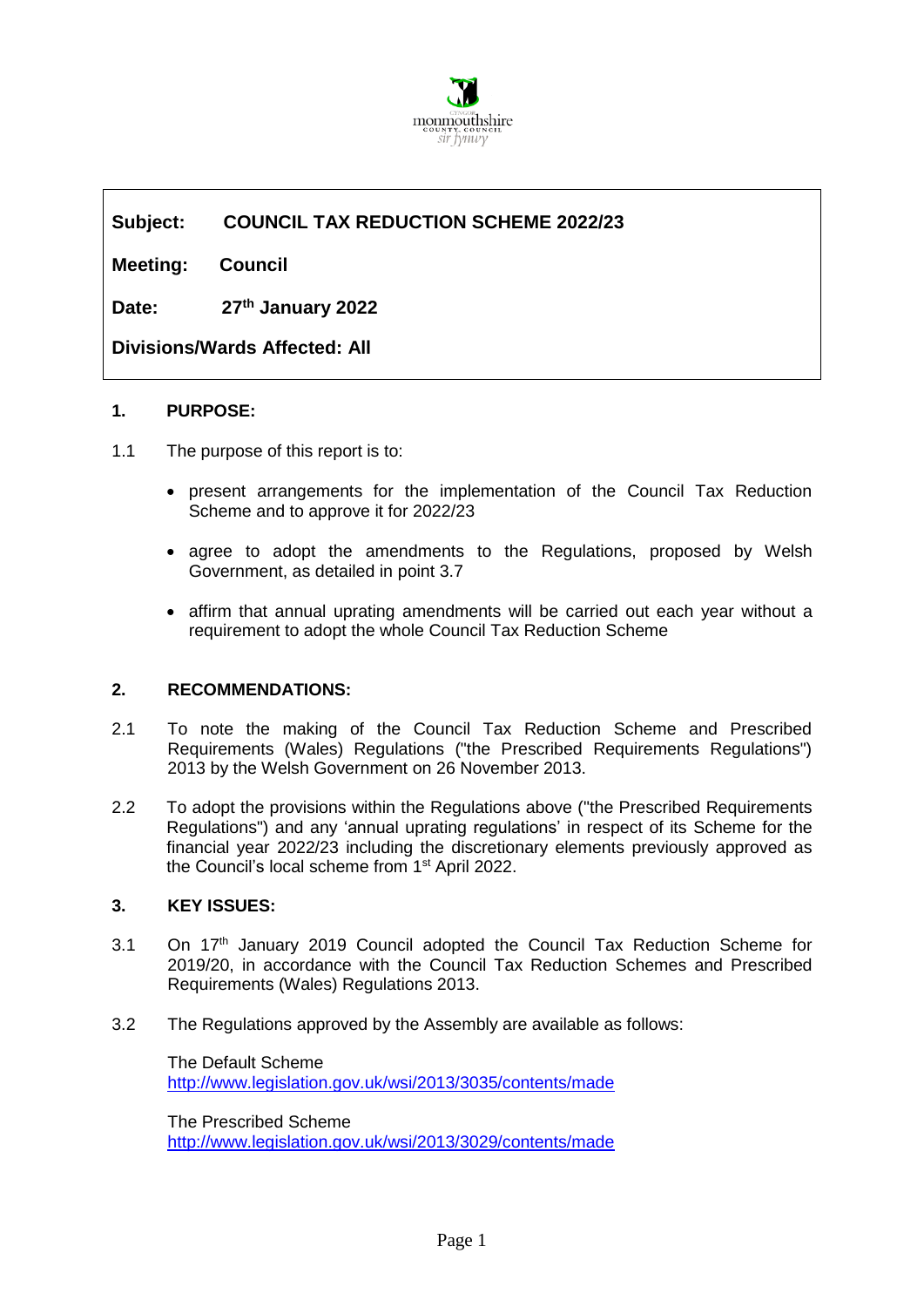The National Assembly are set to approve the Amendment Regulations incorporating the uprated benefits from April 2022 at a plenary session on 18<sup>th</sup> January 2022. The draft regulations are here: [The Council Tax Reduction Schemes \(Prescribed Requirements and Default](https://eur03.safelinks.protection.outlook.com/?url=https%3A%2F%2Fbusiness.senedd.wales%2FmgIssueHistoryHome.aspx%3FIId%3D38476&data=04%7C01%7CRuthDonovan%40monmouthshire.gov.uk%7C3bdadc3b5b7a46e7cec708d9bbbcf707%7C2c4d0079c52c4bb3b3cad8eaf1b6b7d5%7C0%7C0%7C637747242539514146%7CUnknown%7CTWFpbGZsb3d8eyJWIjoiMC4wLjAwMDAiLCJQIjoiV2luMzIiLCJBTiI6Ik1haWwiLCJXVCI6Mn0%3D%7C3000&sdata=epID2iUVn4P2X7UbQ7NqSypoO1xgtbz3yjyIwiaz99g%3D&reserved=0) 

- [Scheme\) \(Wales\) \(Amendment\) Regulations 2022](https://eur03.safelinks.protection.outlook.com/?url=https%3A%2F%2Fbusiness.senedd.wales%2FmgIssueHistoryHome.aspx%3FIId%3D38476&data=04%7C01%7CRuthDonovan%40monmouthshire.gov.uk%7C3bdadc3b5b7a46e7cec708d9bbbcf707%7C2c4d0079c52c4bb3b3cad8eaf1b6b7d5%7C0%7C0%7C637747242539514146%7CUnknown%7CTWFpbGZsb3d8eyJWIjoiMC4wLjAwMDAiLCJQIjoiV2luMzIiLCJBTiI6Ik1haWwiLCJXVCI6Mn0%3D%7C3000&sdata=epID2iUVn4P2X7UbQ7NqSypoO1xgtbz3yjyIwiaz99g%3D&reserved=0)
- 3.3 A failure to adopt a 'local' scheme by 31 January 2022 will result in the Default Scheme being imposed on the Council.
- 3.4 The Welsh Government's regulations for 2022/23 ensure claimants can continue to receive a reduction up to 100% of their Council Tax bill dependent upon their income and household circumstances.
- 3.5 Annual uprating regulations to increase benefits and personal allowances from April 2022 within the Council Tax Reduction Scheme has been considered by a plenary session of the Senedd of the National Assembly for Wales on 18<sup>th</sup> January 2022.
- 3.6 In addition to the annual uprating of allowances, there are a couple of other amendments to the 2013 CTRS Regulations. These make provision for the amendments to the 2013 CTRS Regulations. treatment of two other types of payments and ensure the 2013 Regulations remain up to date and fit for purpose.
- 3.7 These amendments allow for the following:
	- **Afghan nationals and UK nationals from Afghanistan** the amendment to the regulations exempts this group from those counted as persons not being in Great Britain. Consequently making this group eligible for a CTRS discount if they meet the other CTRS requirements.
	- **Redress scheme for survivors of historical child abuse in Scotland**  applies to any survivors of historical child abuse in care in Scotland living in Wales. This allows for any redress payment received to be disregarded when calculating a CTRS applicant's capital.
	- **Pensioners reaching state pension age: personal allowance**  The 2013 CTRS Regulations provide for higher or lower personal allowance rates for pensioners depending on whether they are over or under 65 respectively. Within the meaning of the regulations there are no longer pensioners who are under the age of 65. An amendment is made to remove the redundant reference.

#### **4. Background**

- 4.1 It was reported to Council on 28<sup>th</sup> January 2013 that the Welfare Reform Act 2013 included provisions to abolish Council Tax Benefit on 31 March 2013. From 1<sup>st</sup> April 2013, the responsibility for arranging support towards paying Council Tax and the associated funding transferred from the Department for Work and Pensions (DWP) to local authorities in England, and to the Scottish and Welsh Governments. The UK Government's policy intention was to reduce expenditure on Council Tax and therefore to implement a 10 per cent funding cut.
- 4.2 The report to Council on 28<sup>th</sup> January 2013 referred to the Council Tax Reduction Scheme Regulations 2012 and the amending regulations 2013. Those regulations were for implementation during the 2013/14 financial year only and Council resolved to adopt a new scheme for subsequent years in accordance with new regulations approved by the Welsh Government.
- 4.3 The regulations for Council Tax Reduction include provision for support up to 100% of council tax. As noted when presenting this issue in January, the regulations control the implementation of reduction schemes across the whole of Wales and are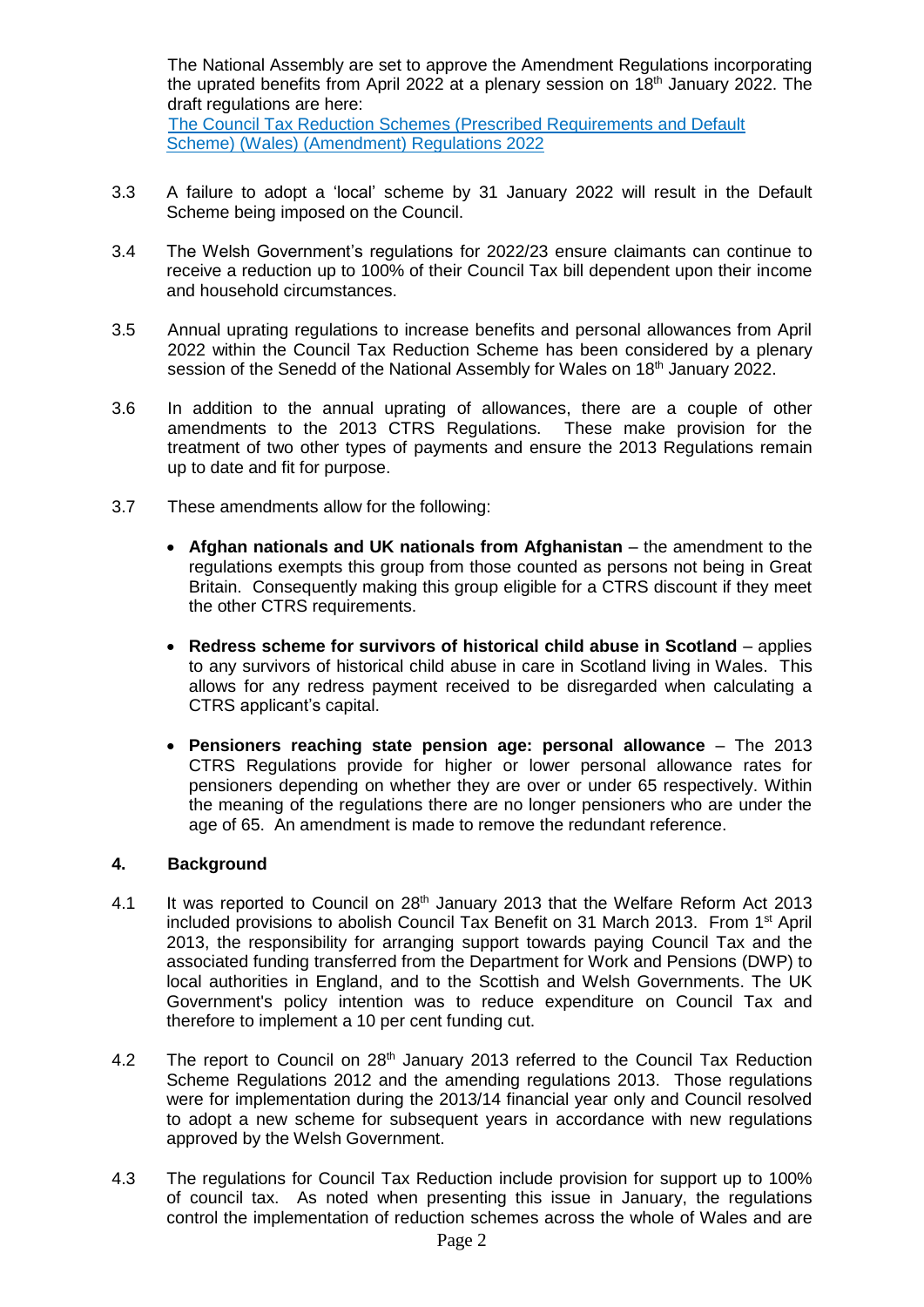designed to ensure that each local authority consistently provides support for Welsh taxpayers.

### **5. The Reduction Scheme and discretionary areas**

- 5.1 Although a national scheme has been approved, within the Prescribed Requirements Regulations there is limited discretion given to the Council to apply additional discretionary elements that are more generous than the national scheme and which provide for additional administrative flexibility. Council approved the discretionary areas to be applied (listed below in 5.2) following public consultation. It is not proposed to change them in any way therefore no further consultation is required at this stage.
- 5.2 It is recommended to adopt the Scheme in the Prescribed Requirement Regulations as noted in paragraph 3.2. and to exercise the previously approved discretions as follows:
	- The ability to increase the standard extended reduction period of 4 weeks given to persons after they return to work where they have previously been receiving a council tax reduction that is to end as a result of their return to work - it is not recommended to increase the standard extended reduction period;
	- Discretion to increase the amount of War Disablement Pensions and War Widows Pensions (including Armed Forces Independent Payments and Guaranteed Income Payment) which is to be disregarded when calculating income of the claimant - it is recommended to disregard the whole amount of War Disablement Pensions and War Widows Pensions;
	- The ability to backdate the application of council tax reduction with regard to late claims prior to the new standard period of three months before the claim - it is not recommended to increase the backdated period;
	- To provide above the minimum level of information to customers in order to ensure they are appropriately notified of their award in accordance with legislation - it is recommended that we maintain the current standard provision.

Council approved these discretions on 17<sup>th</sup> January 2019.

- 5.3 There are no additional monies available from the Welsh Government to fund discretionary elements but they are allowed for within our existing budget.
- 5.4 Changes to pensions, benefits and allowances normally take effect every April and sometimes during the year. The scheme has to reflect the changes to benefits in order to adjust calculations of entitlement. This is part of normal Benefits administration. We are advised that the Council need to approve the annual uprating regulations each year without formal adoption of the whole scheme.
- 5.5 As the uprating of benefits is not an area of discretion the Council is not able to consult on it.

#### **6. EQUALITY AND FUTURE GENERATIONS EVALUATION (INCLUDES SOCIAL JUSTICE, SAFEGUARDING AND CORPORATE PARENTING)**

- 6.1 There are no implications for sustainable development.
- 6.2 The scheme to be applied for 2022/23 does not contain any significant changes from the scheme that is currently operational.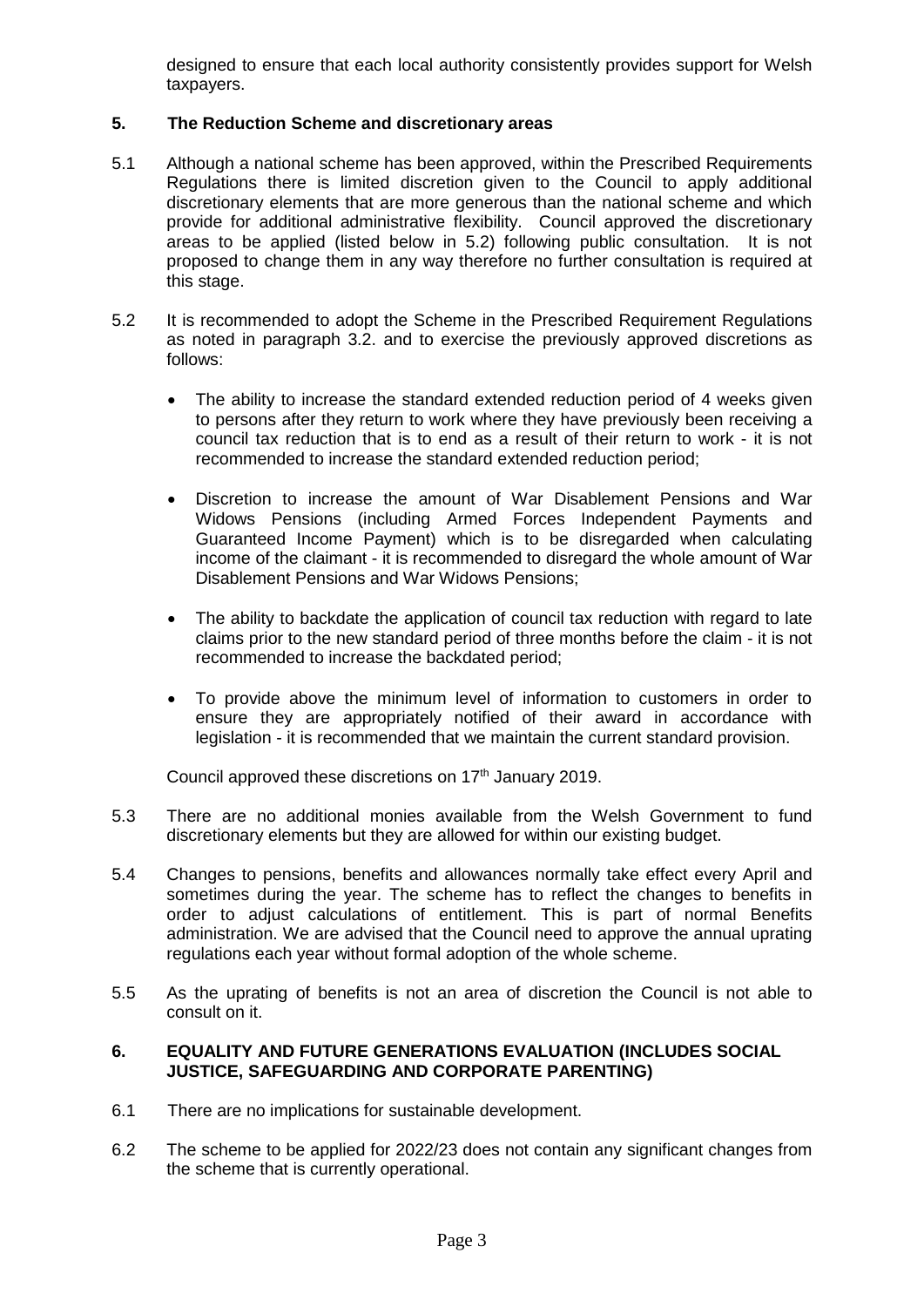- 6.3 The Welsh Government has undertaken a detailed 'regulatory' impact assessment, which includes equality impact assessment, and we understand that the findings reported were in line with their expectations.
- 6.4 Our Sustainability Community Officer has confirmed that under these circumstances there is no requirement to complete a Future Generations Evaluation.

### **7. OPTIONS APPRAISAL**

This is not applicable as there are no changes to the scheme that is currently in place. The report has been presented as the uprating regulations are effectively amendments to the main scheme, for which we need to obtain overall approval.

#### **8. EVALUATION CRITERIA**

The scheme is largely prescribed by Welsh Government. Previous annual reports have reaffirmed the minimal discretions that the Authority can apply. These discretions have been found to be resilient and fair.

#### **9. REASONS**

- 9.1 To agree the council tax reduction scheme for the forthcoming financial year as required by legislation.
- 9.2 To affirm the annual uprating prescribed by the Welsh Government.

#### **10. RESOURCE IMPLICATIONS**

- 10.1 From 2014/15 onwards the Council Tax Reduction Scheme was funded through RSG. The Council therefore needs to manage the cost of the Scheme within its annual budget.
- 10.2 Any additional costs for growth in caseload and/or increases in entitlement attributable to a rise in the overall level of Council Tax have to be managed and are built into our budget proposals for 2022/23.
- 10.3 The impact of Covid 19 on work and incomes resulted in an increase in CTRS caseload and subsequent pressure on the CTRS budget in 2020/21 and again in 2021/22. In 2020/21, funding was provided by Welsh Government to mitigate this budget pressure. Whilst the pressure has started to ease a little during 2021/22 the budget remains under pressure. We currently await confirmation of any further funding from Welsh Government.
- 10.4 The provisional budget allocation, for 2022/23, of £7,435,005 is based on a 3.95% increase in Council Tax. Any subsequent changes in the council tax increase will be reflected in the final budget proposal report.

#### **11. CONSULTEES:**

Cabinet Strategic Leadership Team Chief Officer for Resources Head of Legal

#### **12. BACKGROUND PAPERS:**

None